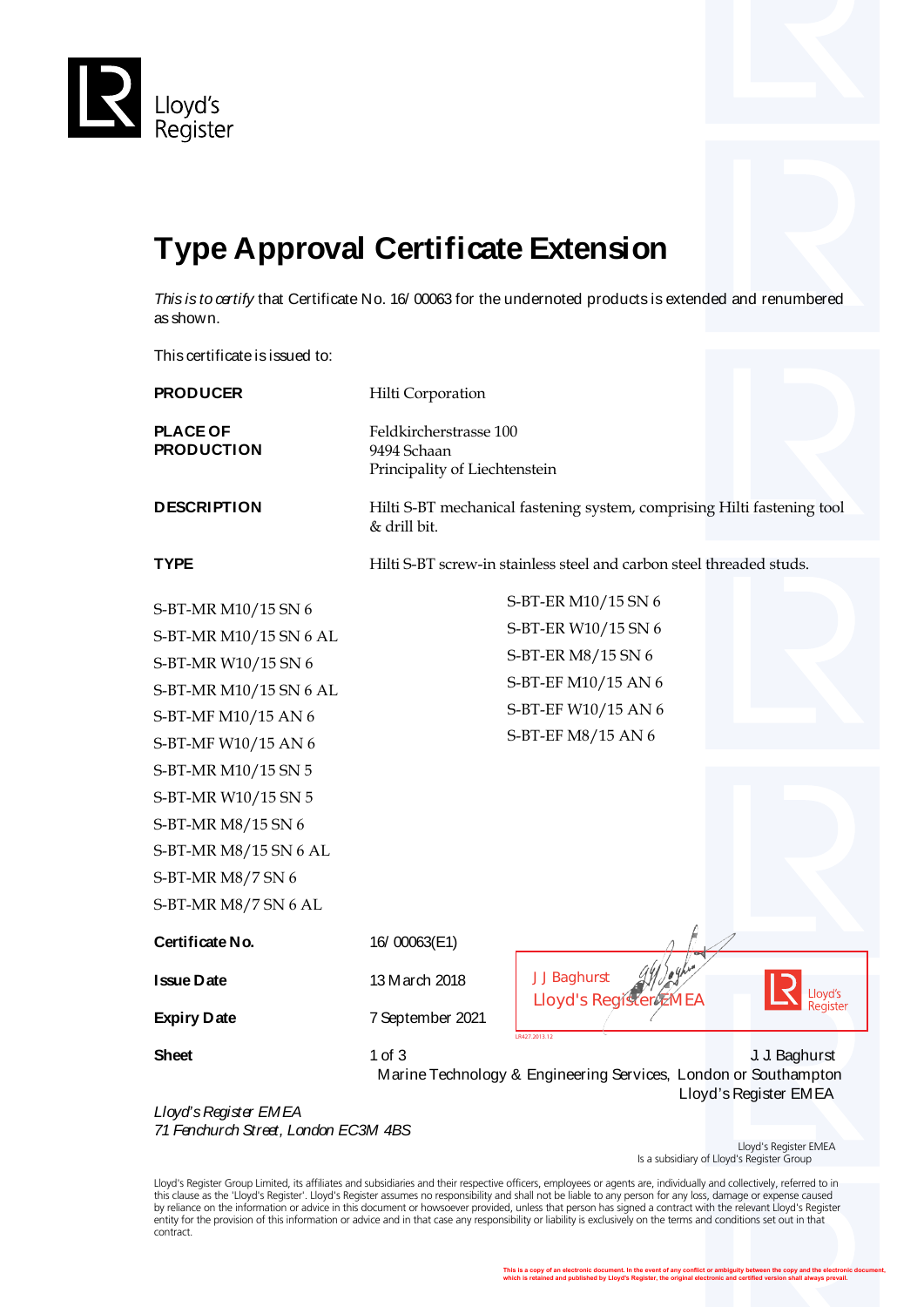

S-BT-GR M8/7 SN 6 S-BT-GR M8/7 SN 6 AL S-BT-MF M8/15 AN 6 S-BT-MF M8/7 AN 6 S-BT-GF M8/7 AN 6 S-BT-MR M8/15 SN 5 S-BT-MR M8/7 SN 5 S-BT-GR M8/7 SN 5

Composite Fasteners

X-FCM X-FCM-M X-FCM-R

**APPLICATION** Fastenings in marine, offshore and industrial environments.

## **STANDARD**

Hilti SF-Development Report XSMSse-01-16 Hilti SF-Development Report XSMSse-01-17 Hilti Direct Fastening Technology Manual – S-BT product pages" (Edition 08/2017) Hilti S-BT screw-in threaded studs – Specification binder" (Edition 08/2017) Hilti Direct Fastening Technology Manual – S-BT-ER and S-BT-EF screw-in threaded studs for electrical connections" (Edition 08/2017)

## **OTHER CONDITIONS**

 The minimum strength of the base material must be as stated in the Hilti S-BT Threaded Fastener Specification.

The end user must ensure that the base and fastened materials possess adequate corrosion resistance for the environments in which they are to be used.

**Certificate No.** 16/ 00063(E1)

**Issue Date** 13 March 2018

**Expiry Date** 7 September 2021

**Landal J J Baghurst Lloyd's Register** 



**Sheet** 2 of 3 J. J. Baghurst Marine Technology & Engineering Services, London or Southampton Lloyd's Register EMEA

*Lloyd's Register EMEA 71 Fenchurch Street, London EC3M 4BS*

 Lloyd's Register EMEA Is a subsidiary of Lloyd's Register Group

Lloyd's Register Group Limited, its affiliates and subsidiaries and their respective officers, employees or agents are, individually and collectively, referred to in this clause as the 'Lloyd's Register'. Lloyd's Register assumes no responsibility and shall not be liable to any person for any loss, damage or expense caused<br>by reliance on the information or advice in this document or ho entity for the provision of this information or advice and in that case any responsibility or liability is exclusively on the terms and conditions set out in that contract.